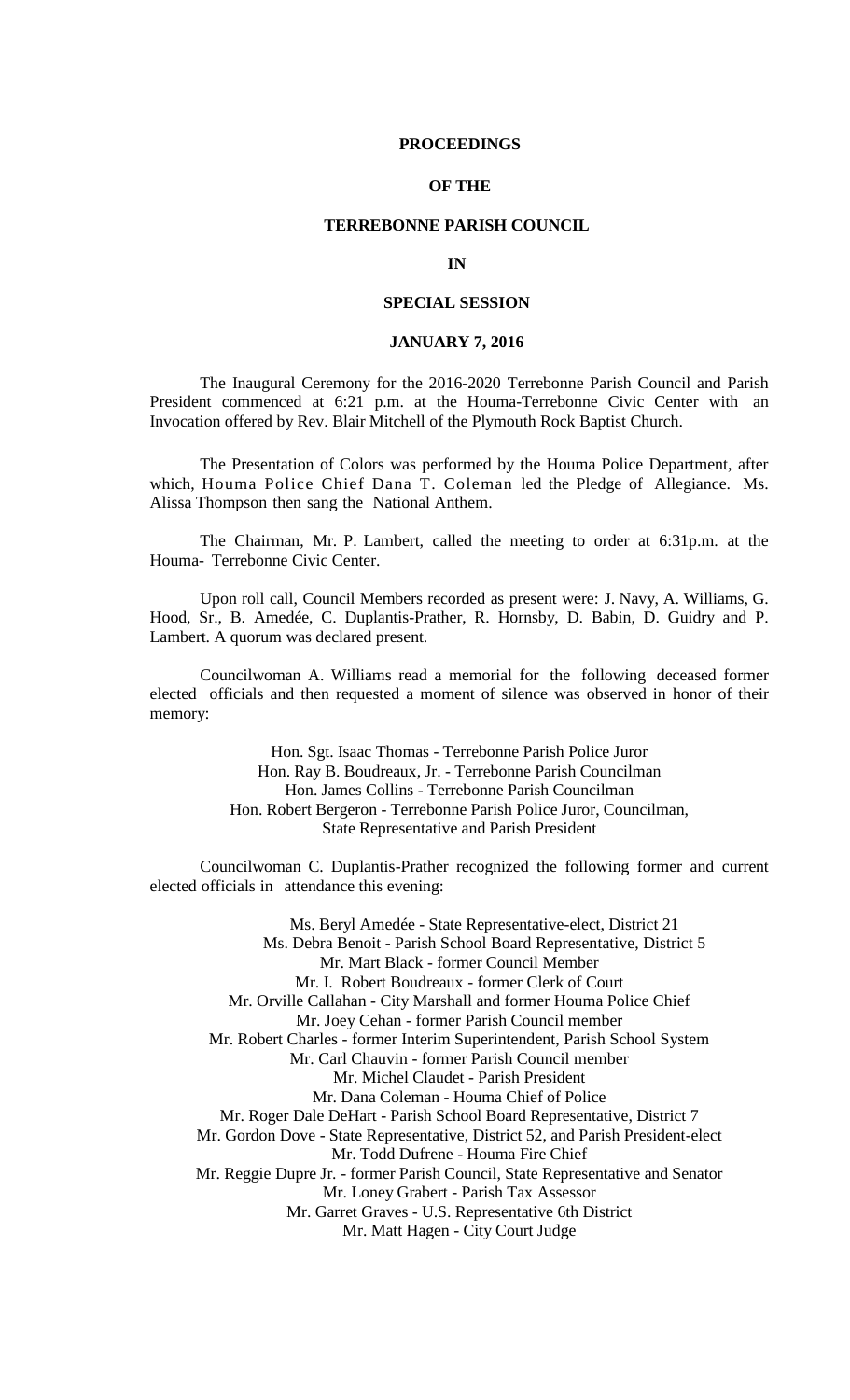Mr. Gregory Harding - Parish School Board, District 2 Mr. Billy Hebert - former Parish Council member Ms. Sandy Holloway - BESE Board, District 3 Representative-elect Mr. Paul Labat - former Council Clerk Mr. Harold Lapeyre - former City Council and Parish Council Mr. Jerry Larpenter - Parish Sheriff Mr. David LeBouef - Constable and former Council member Mr. Tanner Magee - State Representative-elect, District 53 Mr. Philip Martin - Parish School System Superintendent Mr. Billy Nungesser - Plaquemines Parish President and Lt. Governor-elect Mr. Juan Pickett - 32nd JDC Judge, Division C Ms. Theresa Robichaux - Clerk of Court Ms. Linda Rodrigue - former Registrar of Voters Ms. Rhonda Rogers - Registrar of Voters Mr. Roosevelt Thomas - Parish School Board Representative District 1 Mr. Clayton Voisin - former Parish Council member Mr. John L. Weimer - Court of Appeal Judge 1st Circuit, 1st Dist., Div. C Ms. Lenar Whitney – State Representative, District 53 Mr. Jerome Zeringue - State Representative-elect, District 52

Councilman P. Lambert expressed to the incoming Council and Officers to never forget where they came from and noted that the people need them.

Ms. A. Williams moved, seconded by Ms. C. Duplantis-Prather, "THAT, the 2012- 2016 Terrebonne Parish Council adjourn 'Sine Die'."

The Chairman called for a vote on the motion offered by Ms. A. Williams. UPON ROLL CALL THERE WAS RECORDED: YEAS: J. Navy, A. Williams, G. Hood, Sr., B. Amedée, C. Duplantis-Prather, R. Hornsby, D. Babin, D. Guidry and P. Lambert. NAYS: None. ABSENT: None. The Chairman declared the motion adopted.

Council Clerk Venita Chauvin introduced the incoming 2016-2020 Terrebonne Parish Council and Parish President.

The Honorable Theresa A. Robichaux, Clerk of Court, administered the Oath of Office to Parish President, Honorable Gordon Dove.

The Honorable Judge Juan Pickett, 32nd Judicial Court, Division C, administered the Oath of Office to each of the 2016-2020 Terrebonne Parish Council.

> Honorable John Navy – District 1 Honorable Arlanda J. Williams – District 2 Honorable Gerald Michel – District 3 Honorable Scotty Dryden – District 4 Honorable Christa Duplantis – District 5 Honorable Darrin Guidry – District 6 Honorable Al Marmande – District 7 Honorable Dirk Guidry – District 8 Honorable Steve Trosclair – District 9

Hon. Judge Juan Pickett, acting as temporary presiding officer of the Terrebonne Parish Council, accepted nominations for the position of Council Chairperson.

Councilwoman C. Duplantis-Prather nominated Councilman J. Navy for the position of Council Chairman for 2016, noting some of Councilman J. Navy's accomplishments and his dedication and determined focus for the betterment of Terrebonne Parish.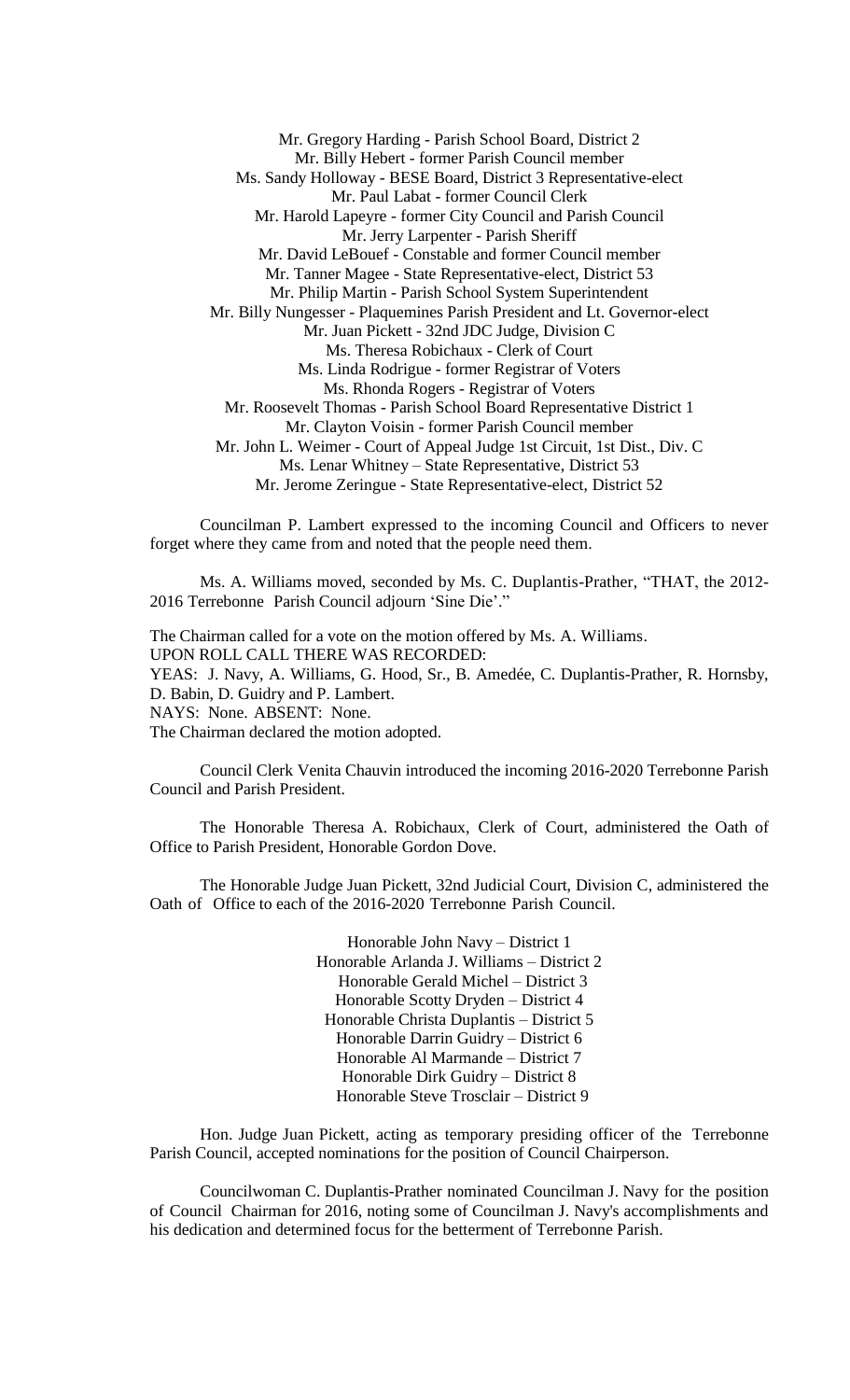Ms. C. Duplantis-Prather moved, seconded unanimously, "THAT, the Council elect Councilman J. Navy as 2016 Chairman of the Terrebonne Parish Council by acclamation."

Temporary Chairman Hon. Judge Juan Pickett called for a vote on the motion offered by Ms. C. Duplantis-Prather.

UPON ROLL CALL THERE WAS RECORDED:

YEAS: J. Navy, A. Williams, G. Michel, S. Dryden, C. Duplantis-Prather, D.W. Guidry, A. Marmande, D. J. Guidry and S. Trosclair.

NAYS: None. ABSENT: None.

Temporary Chairman Hon. Judge Juan Pickett declared the motion adopted.

Councilman J. Navy assumed the Chair and thanked GOD, his family and friends and former President Claudet for their support; and then thanked his colleagues for selecting him as 2016 Chairman of the Terrebonne Parish Council.

Council Chairman J. Navy then accepted nominations for Vice Chairman.

Councilwoman A. Williams nominated Councilman D. Guidry for the position of 2016 Vice Chairman of the Terrebonne Parish Council, noting his due diligence in serving the people of District 8.

Ms. A. Williams moved, seconded by Mr. S. Dryden, "THAT, the nomination of Councilman D. Guidry be accepted and that Mr. Guidry be elected, by acclamation, as 2016 Vice Chairman of the Terrebonne Parish Council; and that all further nominations be closed."

The Chairman called for a vote on the motion offered by Ms. A. Williams.

UPON ROLL CALL THERE WAS RECORDED:

YEAS: J. Navy, A. Williams, G. Michel, S. Dryden, C. Duplantis-Prather, D.W. Guidry, A. Marmande, D.J. Guidry and S. Trosclair.

NAYS: None. ABSENT: None.

The Chairman declared the motion adopted.

Councilman D. Guidry thanked GOD for the guidance he has given throughout the last four years, thanked former President M. Claudet for his support and thanked his peers for his selection as 2016 Vice Chairman of the Terrebonne Parish Council, and assured the Council and the residents of Terrebonne Parish that he will continue to work hard to serve this great parish.

Ms. A. Williams moved, seconded by Mr. S. Trosclair, "THAT, the Council adopt 'Robert's Rules of Order', as the rules of operation for the Terrebonne Parish Council."

The Chairman called for a vote on the motion offered by Ms. A. Williams. UPON ROLL CALL THERE WAS RECORDED:

YEAS: J. Navy, A. Williams, G. Michel, S. Dryden, C. Duplantis-Prather, D.W. Guidry, A. Marmande, D.J. Guidry and S. Trosclair.

NAYS: None. ABSENT: None.

The Chairman declared the motion adopted.

Chairman J. Navy read aloud a proposed resolution setting the Regular Council Meeting dates for the year 2016.

OFFERED BY: Mr. D.W. Guidry SECONDED BY: Ms. C. Duplantis-Prather

RESOLUTION NO. 16-001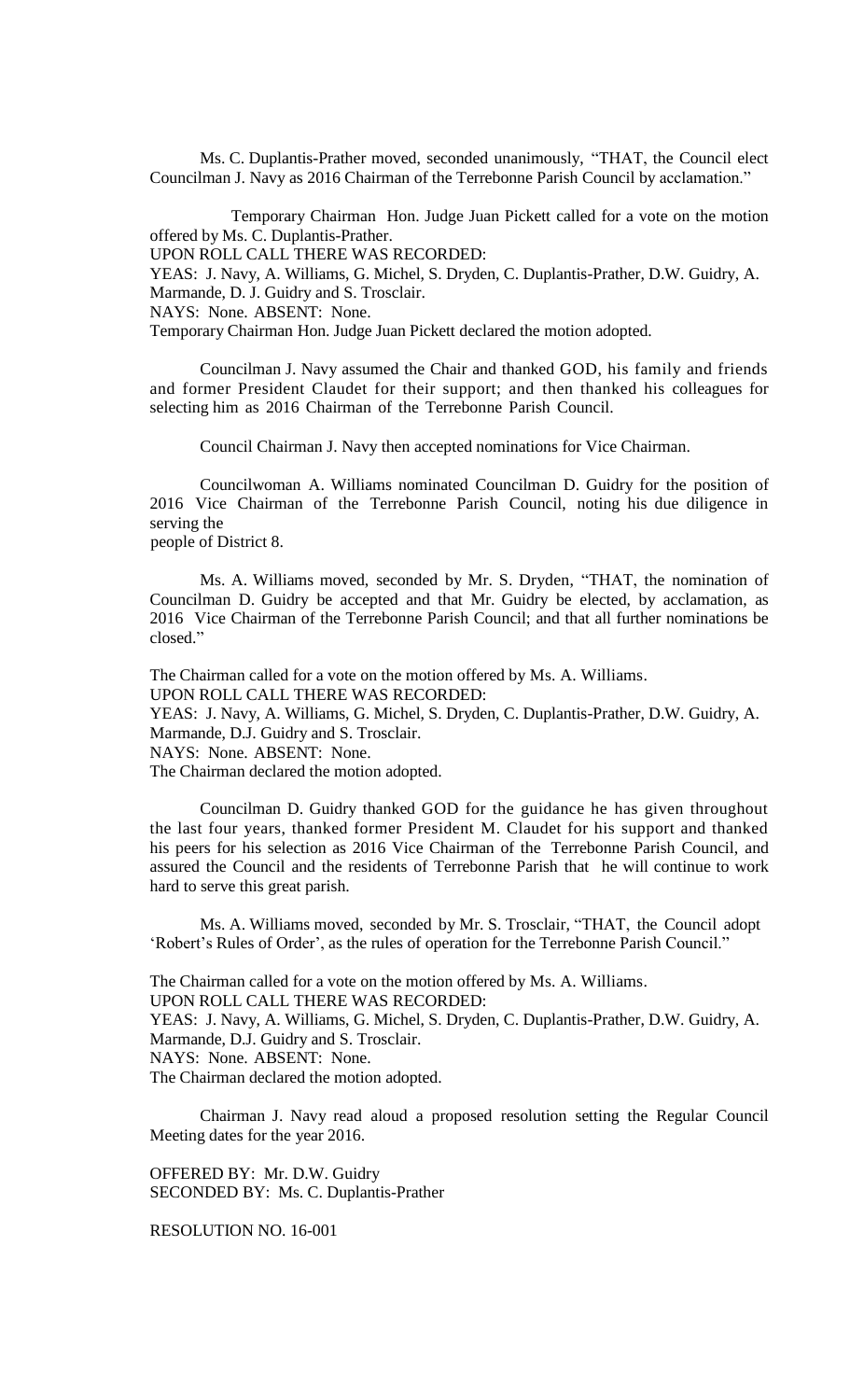A resolution establishing the Terrebonne Parish Council meeting dates for FY 2016.

WHEREAS, with regards to meetings of the Terrebonne Parish Council, the Home Rule Charter for a Consolidated Government for Terrebonne Parish provides as follows:

## **"Sec. 2-07. Council meetings and rules.**

(a) The council shall meet regularly at least twice a month at intervals of at least two (2) weeks at such times and places as the council may prescribe....."

WHEREAS, the usual dates for these meetings are the second and fourth Wednesdays of each month, and

WHEREAS, due to certain \***holidays, meetings & conferences** which conflict with these meeting dates, there are certain months during which meeting days/dates must be changed, and

WHEREAS, in order to provide the general public ample time to schedule attendance at the meetings of the governing body, the Council wishes to establish a meeting schedule for the entire year.

NOW, THEREFORE BE IT RESOLVED by the Terrebonne Parish Council, on behalf of the Terrebonne Parish Consolidated Government, that the Council's Regular Session Meeting dates for 2012 shall be as follows:

| July 13 & 27 (*Committees-July 26,        |
|-------------------------------------------|
|                                           |
| August 10 & 24                            |
| September 7 $\&$ 21 (*due to upcoming     |
|                                           |
| October 5 $\&$ 19 (*due to upcoming       |
|                                           |
| November 2 $\&$ 16 (*Thanksgiving,        |
|                                           |
| December 7 & 21 (*Christmas, $12/25/16$ ) |
|                                           |

BE IT FURTHER RESOLVED that all Regular Session Council Meetings shall begin at 6:00

p.m. in the Council Meeting Room on the second floor of the Government Tower at 8026 Main Street, and

BE IT FURTHER RESOLVED that the Council will schedule committee meetings on the Monday preceding the Regular Meetings of the Council as regularly as possible, however **\* \* committee meetings** may be scheduled on a different day and/or at a different time, as decided upon by the Council; and,

BE IT FURTHER RESOLVED that the Council may call additional committee meetings and/or Special Sessions of the Council as deemed necessary.

The Chairman called for a vote on the motion offered by Mr. D.W. Guidry. UPON ROLL CALL THERE WAS RECORDED: YEAS: J. Navy, A. Williams, G. Michel, S. Dryden, C. Duplantis-Prather, D.W. Guidry, A. Marmande, D.J. Guidry and S. Trosclair. NAYS: None. ABSENT: None.

The Chairman declared the resolution adopted on this the  $7<sup>th</sup>$  day of January, 2016.

\* \* \* \* \* \* \* \*